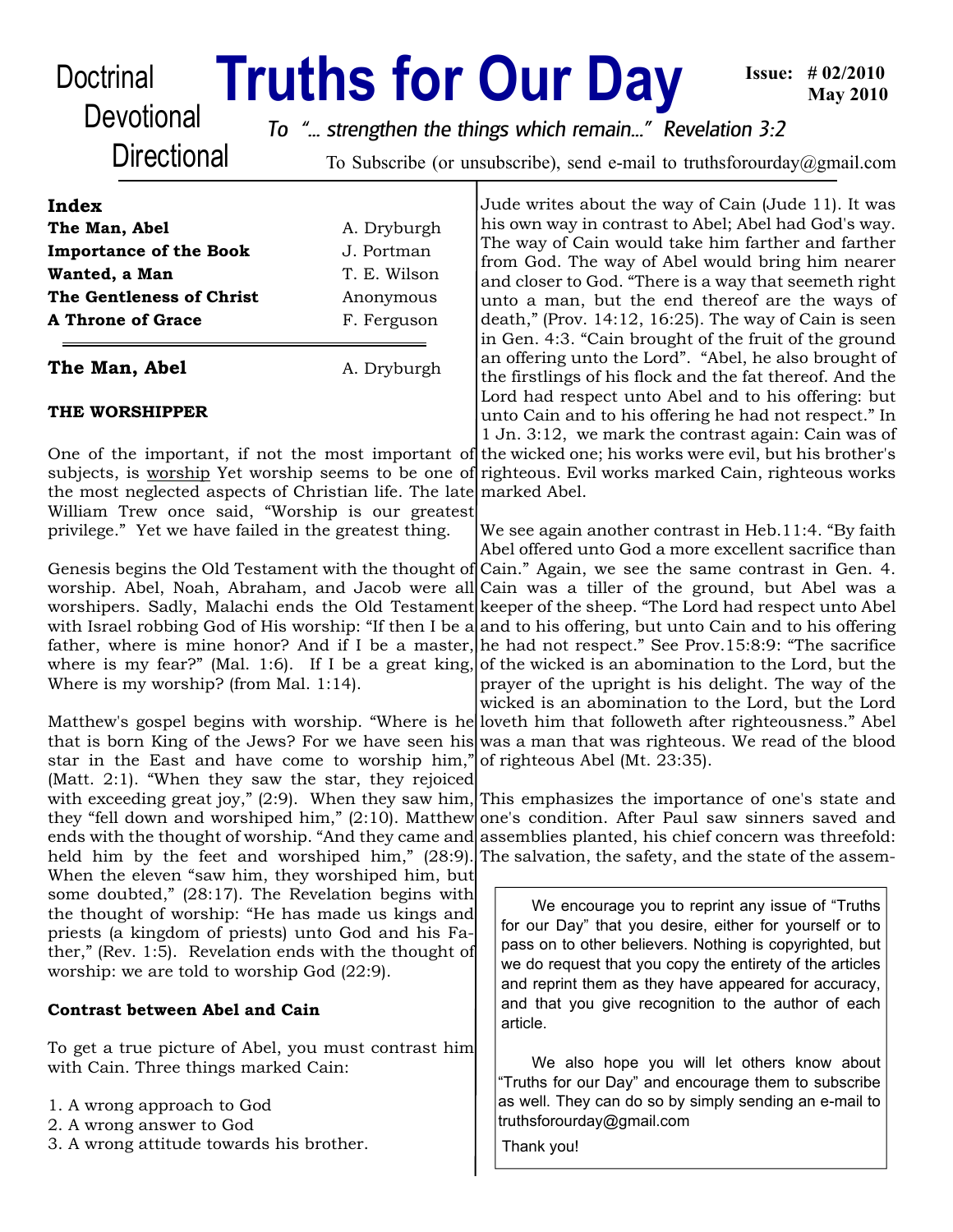bly. We see this in the Philippian epistle. "Work out your own salvation with fear and trembling," (Phil. 2:12). "To write the same things to you, to me is not grievous (irksome), but for you it is safe," (3:1). He sent Timothy to them that "I might be of good comfort when I know your state," (2:19).

We read about washing before worship in Gen 35:2: "Put away the strange gods that are among you and be clean, and change your garments." To come into the house of the Lord and worship, there must be reality, there has to be purity, and there has to be freshness. In 2 Sam 12:20, David arose from the earth, washed himself, anointed himself, and changed his garments before he came into the house of the Lord and worshiped. Before Ruth spent a night at the feet of Boaz, she washed herself, anointed herself, changed her garments, and then communed with Boaz, (Ruth 3:3). In Num. 8, we read about serving in the work. But first, we read about washing. In John 13, we read about washing before we read about witness in John 15.

People that know God, trust him (Ps. 9:10): "And they that know thy name will put their trust in thee." People that know God, serve him. "... Know thou the God of thy father,and serve him with a perfect heart and with a willing mind," (1 Chr. 28:9). People that know God, worship him. The God that appeared to Jacob and that answered him, the God that was with him, was the God that Jacob worshiped. The application to us is, "Be thou diligent to know the state of thy flocks, and look well to thy herds" (Prov. 27:23).

#### **HIS MORE EXCELLENT SACRIFICE**

The phrase "more excellent" is mentioned three times in the Hebrew epistle. In Heb. 1:4, Christ has a "more excellent name" than angels. In 8:6, it is a "more excellent ministry", and in 11:4, we read of a "more excellent sacrifice". The more excellent sacrifice of the Hebrew epistle is not Abel; it is Christ.

The contrast in Heb. 11:4 is between Abel and Cain; the contrast in 12:24 is between Christ and Abel: "the blood of sprinkling that speaketh better things than that of Abel". The blood of Abel called for vengeance, but the blood of Christ clears the guilty. The thought, "more excellent sacrifice" is that it is better, more acceptable, richer, and more pleasing to God. Christ is the altar, the priest, and the sacrifice of the Hebrew epistle. The truth that goes through Hebrews is the supremacy of Christ; He is superior to angels, to the work of His hands, to prophets. He is superior to Adam, superior to Mo-

ses, superior to Joshua and to Aaron, and to every Old Testament sacrifice. They could not make the comers thereunto perfect, (10:1). They could not take away sin, (10:4). With such sacrifices God found no pleasure in them, (10:6). "But this man, after he had offered one sacrifice for sins, forever sat down on the right hand of God," (10:12).

(Continued)

# **The Importance of "***The BOOK"*

Joel Portman

We cannot over-emphasize, and we should not minimize, the importance of "The Book," the Word of God, in any way. There is no book of this world like it, nor can any human writing compare with that which God has breathed out (2 Tim. 3:16) and given to men. To neglect or reject it is to suffer spiritually and eternally, and to lose the needed power and ability to resist the devil and judge the flesh. Neglect of God's Word will result in failure to progress in Christian life and walk.

Notice, please, some of the practical results of "the Book" in the lives of believers:

# **It Preserves God's People** Joshua 1:8

Joshua faced, as we often do, a crisis in his life that resulted in stress and increased responsibility. He was left, after Moses' death, to lead Israel into the land, defeat the inhabitants of that land, and to divide the land among God's people. He only had the Pentateuch, the first five books that Moses wrote, but the Lord reminded him that by applying its truths to his life continually, it would preserve him and make him prosper in this important work. This book of the law was to be

1. His **Spiritual** Food... "not depart out of thy mouth." He was to feed upon it at all times, ingesting and digesting it for his own spiritual good. As a result, it would regulate his speech and feed his thoughts, giving him needed power among the people.

2. His **Constant** Food... "meditate therein day and night." Reading, by itself, was not sufficient; the full food value was derived from his thinking on it, allowing the Word to dwell in his mind and to become a part of his character.

3. His **Practical** Food... "observe to do according to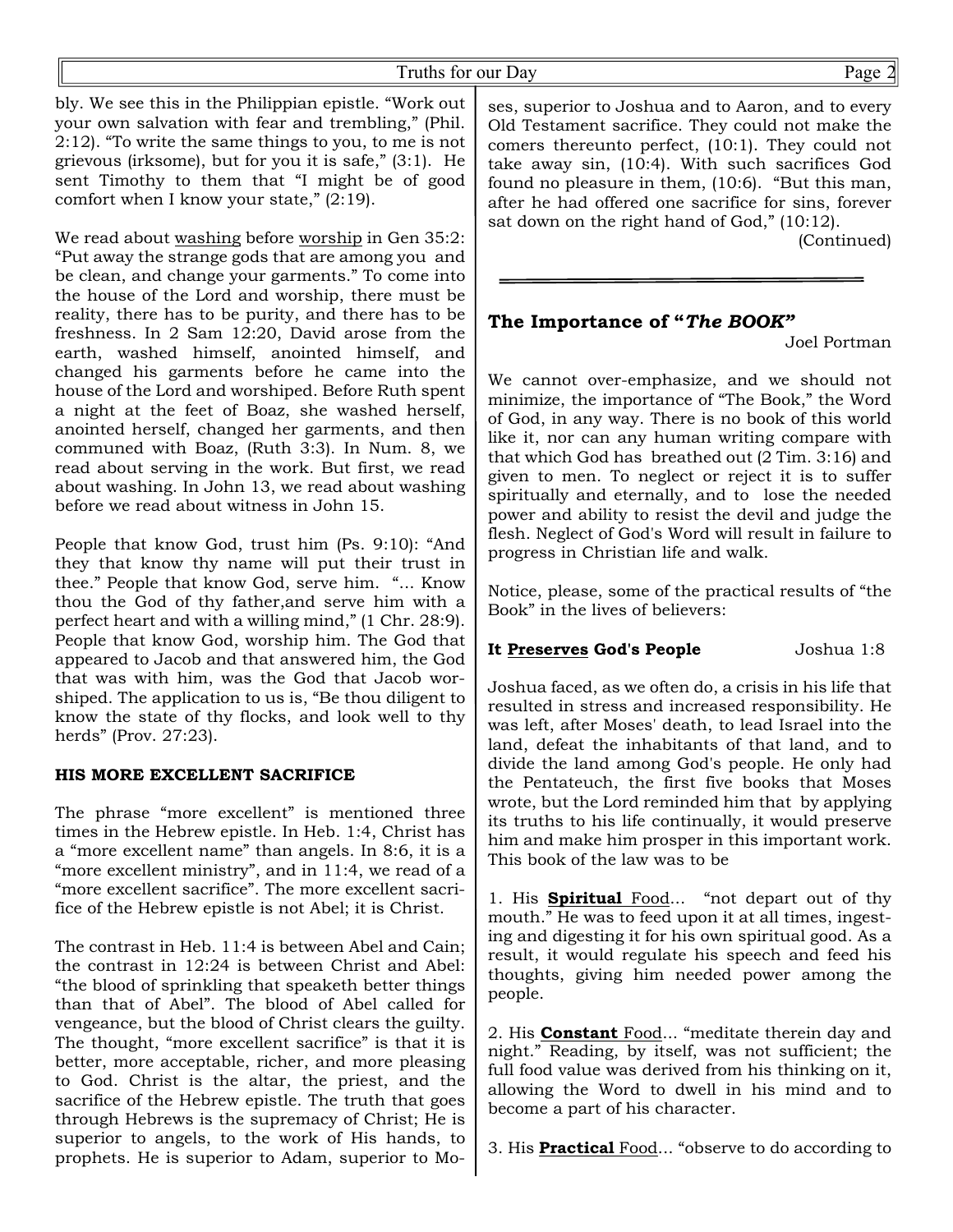ALL that is written therein." He must put it into practice in his life, guiding his decisions by it, and living in its power daily. He must not choose which parts he preferred or would rather obey, but he must practice the entirety of the book that God had given him.

4. His **Productive** Food... "make thy way prosperous (going forward and succeeding) and then thou shalt have good success" (intelligence, wisdom, prudence). All this would come through the personal application of his heart to the truth of the Word of God and his application of that Word to every aspect of his life.

The same is true for us today; we have great needs, pressures are real, issues must be faced, and decisions have to be made. God's Word properly appreciated and used will preserve, direct and prosper the way of a believer.

#### **It Restores Believers**

2 Kings 22:8 (2 Chron. 34:14)

Josiah's ascension to the throne of Judah clearly took place during an ebb in their spiritual history. After Hezekiah's death, Manasseh and his son, Amon had perpetuated evil practices among God's people for most of 57 years. Likely Josiah had never seen a copy of God's Word and it had never been read to him, despite the command of God in Deut. 17:18. Considering those conditions, it is remarkable that he did that which was "right in the sight of the Lord, and walked in all the way of David his father..." (22:2). Perhaps those who knew the Word of God had instructed him, including his mother, who was evidently a godly woman.

In his efforts to repair the breaches of the temple, Hilkiah found "the book of the law in the house of the Lord" (22:8). Possibly this was the original that had been put by the ark (Deut. 31:24-26), and it had been put there by Moses (and the Lord) anticipating Israel's rebellion against the Lord after his death. This had come true.

However, notice the effect of his finding the book of the law of the Lord.

1. He was **Convicted** ("he rent his clothes", v. 11). He recognized the severity of God's Word and the seriousness of their departure from the Lord. It produced concern, which was an indication of his sensitivity to the Word and receptiveness to its truth. He applied its judgments personally (v. 13) and feared the consequences. This kind of response was vital in order for any recovery to take place personally and corporately in Judah.

2. He sought **Counsel** from God. He sent a messenger to seek further knowledge of God's mind and to learn what he could and should do. They consulted with Huldah, a prophetess in Jerusalem, and she told them that the truth of God was established and would be carried out because of their sin. She also gave him assurance that the Lord saw his response to Divine truth, and his days would end in peace, though the judgments would come afterward.

3. He **Commenced** recovery (2 Kings 23). His was no stoical reaction, neither did he rest on that assurance (as Hezekiah seemed to do (2 Kings 20:19). He gathered the people, read the book to them, made a covenant before the Lord and caused the people to stand to it. He cleansed the house, eradicated the more serious expressions of idolatry in the land, and even penetrated into former Israel in his efforts (23:15-19). He re-instituted the Passover and caused a return to principles and practices that they had not practiced since the days of the judges. God records that "he turned to the Lord with all his heart and with all his soul, and with all his might, according to the law of Moses". His response was a contrast to that of his son, Jehoakim, who burned the Word of God by Jeremiah, the prophet (Jer. 36:23-24. God noted Josiah's response and blessed him in his days.

This was the last recovery, the last period of restoration and blessing, all because of a young king whose heart responded to the truth of God's Word. The same response in our hearts will produce similar conditions!

#### **It Instructs Saints** Nehemiah 8:1, 13:1

These were days of recovery from Babylon, and the people had accomplished much toward rebuilding Jerusalem and reestablishing the worship of Jehovah. Now they gathered to hear the Word of God, and its reading caused further results in their lives through understanding the truth. Spiritual exercise must be based upon the truth of God's Word, and further attention to its truths will also enhance and strengthen that exercise.

In Neh. 8, the reading caused **Joy** because they understood the Word that was read and explained to them (8:5-8). Understanding God's Word produced gladness of heart, and greater fellowship among the people (v. 12), and then resulted in renewed celebration of the Feast of Tabernacles. It had possibly been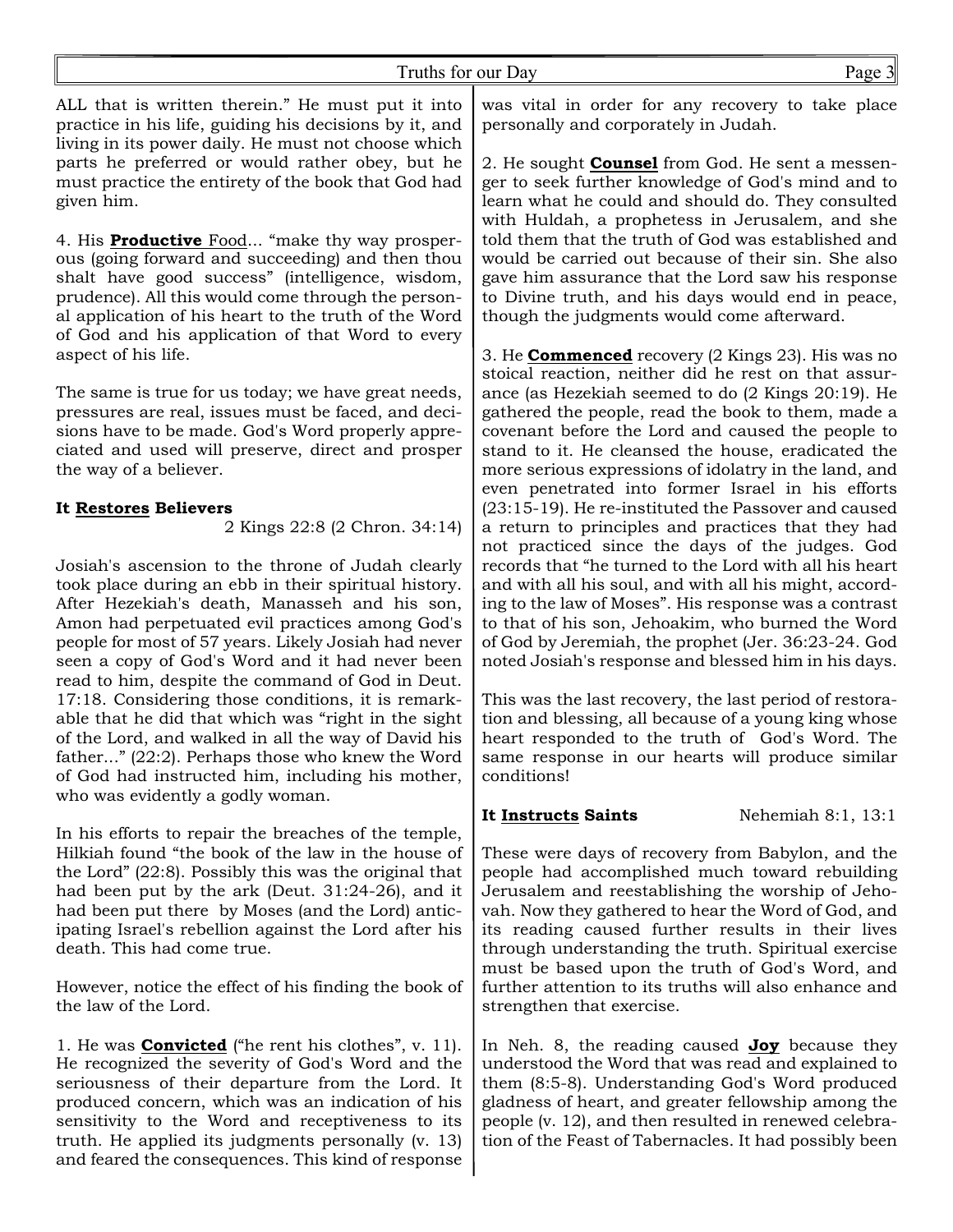## Truths for our Day Page 4

1000 years since this feast had been celebrated in the days of Joshua (8:17), so it indicates that their response to the truth that they learned brought them back to the original practices of Israel. This is always a desired effect of understanding God's Word; it will revive desires to practice again that which is God's mind for His people.

In Neh. 13, reading the book of Moses resulted in their **Separation** from the heathen (13:3) and subsequent actions continued the work to purify them in their associations (13:6-9), practices (13:10-22) and personal lives (13:23-27). This great cleansing among them resulted from their application of the truth personally. The mention of the "wood offering" at the end (13:31) seems to suggest renewed strength for the fire of their zeal and increased ability to worship the Lord. These responses by God's people will always bring added honor to our Lord and increased exercise in each of those who belong to Him. Separation and purity of heart and life coupled with renewed zeal for the Lord will certainly enhance the worship of saints because it will direct our hearts and souls toward Him once again.

### **It Comforts Hearts** 2 Timothy 4:13

This last chapter of Paul's last recorded epistle is very personal in his appeal to Timothy. It begins with his **Charge** that was intended to instill determination in Timothy in view of his responsibility in Paul's absence. To "preach the word" was essential since with the apostles gone, only God's Word remained to stabilize and strengthen God's people. He was reminded by Paul that his time to do this would be short, since very soon, the ears of his listeners would no longer receive the proclaimed truth of God but would seek more palatable and appealing materials.

Paul also reminds Timothy of his **Course** that had been centered on pleasing God and which would result in his receiving the "**Crown** of Righteousness," a reward for faithful service to the end. His service was ending and his future was certain, so with this in view, he is seeking to strengthen Timothy for the fight which lay ahead.

As to his personal needs, he longed for Timothy's presence to provide **Communion** in the form of fellowship with his spiritual son. He desired the **Cloak** to provide warmth for his body in the cold Rome prison. In addition, he required the books, especially the parchments, to give him **Consolation** and spiritual food for his soul during the lonely

days while he waited the moment of his departure to be with the Lord. The books and parchments likely represent different forms of the Scriptures that he had available, all precious to his soul.

"The books" remind us that there is nothing written by men that will substitute for the comforting and encouraging effect of God's Word. There are the psalms that relate to the experiences of saints and the pathway of our Lord, there are the prophecies that anticipate His coming, His work, and His future reign in righteousness. One can see how these Old Testament writings would be precious to Paul and cause a deep longing in his heart to have them to read.

Paul preferred the books and the parchments to the Greek dramas, the novels and other writings circulating in his day that are often prized and read by men now. chose God's Word to all that men had written. In 2 Tim. 3:16 he had reminded Timothy that "all scripture is God breathed" and had efficacy to meet every need of the man of God, and certainly Paul had proven that in his life and service.

Our preference and choices when we have the opportunity to read certainly reveal the condition of our souls. One should ask the question whether we also have such an appetite for "the books" as Paul did, or whether, like those concerning which he warns Timothy in 4:3-4, who prefer other materials to God's Word. May we cultivate and prize the precious, unchanging truths of the Book that we might, like Paul, be preserved and maintained in faithfulness to the Lord until the end.

# **It Reveals Christ** Luke 4:17

This passage reminds us that God's Word, from both Old and New Testament, has the purpose of revealing Christ. The Jews had studied and read the scriptures without being able to recognize Him when He came. They "searched the Scriptures," but did not understand that they were those that spoke of Him (John 5:39). When the Lord read from Isaiah's prophecy (Isa. 61:1-2) in the synagogue, He was showing them that He was the fulfillment of Scripture, and that those Scriptures revealed Him, but their only reaction was to reject Him as well as His words.

To read God's Word without seeing Christ is to miss the primary purpose for which they were written. Luke closes his gospel by telling of the two travelers who were sorrowing, and He "expounded unto them in all the scriptures the things concerning himself,"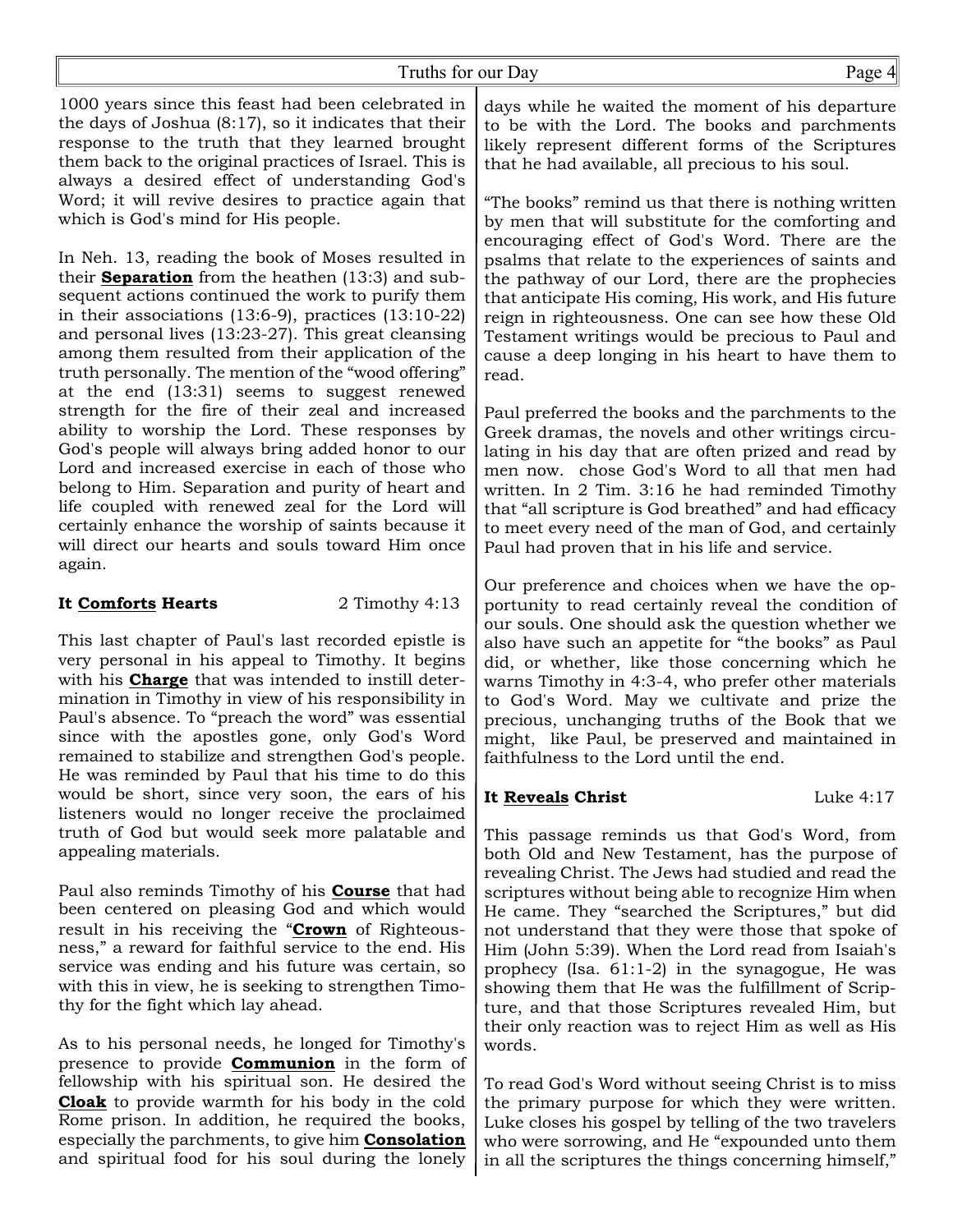(Luke 24:27). He also speaks of the sorrowing disciples whose hearts were cheered as "he opened their understanding, that they might understand the Scriptures," (Luke 24:45). We can see Him in every part of the scriptures, if we are looking intently to discern Him. He is found in the types and shadows, whether they be men, sacrifices, animals, fragrances, plants, or other elements of creation. We see Him in the Psalms as the Spirit of God anticipates His holy life followed by suffering and inward feelings He endured.

The prophets anticipated His coming through their predictions of when, where and how He would be born, then give foretastes of His perfect service to Jehovah and the pleasure He would bring to God through His life and death. One could continue indefinitely to consider all the ways by which the scriptures speak of and unfold to us the person of our Lord Jesus. He is there, sometimes hidden, sometimes clearly seen, but always being the One who the Holy Spirit delights to reveal to His own.

May this stir our hearts to appreciate **"The Book"** and to devote ourselves to its reading and study more so that similar results might be seen in our lives for the honor of our blessed Lord.

# **Wanted – a Man** T. Ernest Wilson

"And I sought for a man . . . that should make up the hedge, and stand in the gap .. .but I found none", Ezek. 22. 30.

Ezekiel was a prophet who had been taken captive to Babylon with king Jehoiachin in 599 B.C. when he was twenty-three years old. Seven years later he started to prophesy and continued for twenty years. He was contemporary with Jeremiah who remained in Jerusalem - both were priests as well as prophets. Jeremiah was the man of tears, but Ezekiel looked beyond present conditions to the ultimate triumph.

His book divides into three parts: chapters 1-24 describe conditions in Judah which brought on the captivity. The central portion, chapters 25-32, shows that God would deal with the pagan nations that were jubilant over the fall of the house of Judah. The last part outlines the coming restoration. Ezekiel was prepared for his ministry by the tremendous vision of the throne and the Shekinah glory recorded in chapter 1; he mentions this repeatedly in his book.

In chapters 20-22, he divides the nation into four classes, the priests, the princes, the prophets and the people, exposing the failure of each class. The priests ignored the difference between the holy and the unclean; the princes abused their authority and were like wolves devouring the prey; the prophets daubed their hearers with untempered mortar, seeing vanity and divining lies; while the people were engaged in violence and oppression. In this dark background comes the word of the Lord through Ezekiel, "I sought for a man".

# **God's Provision in a Dark Day: a Man**

First, there were Enoch and Noah; then Abram was called out of Ur of the Chaldees, and Moses at the Exodus, Joshua stood in the gap for God, while in the dark days of the Judges, God had His men. There was then much failure, but the main lesson of the book of Judges is that at each critical period, when things were drifting into chaos, God had His men ready.

Similarly, church history provides many examples. Athanasius of Alexandria stood for sound doctrine against the flood tide of heresy; Luther protested against the abominable abuses of the papacy; John Wesley preached the Gospel of God's grace. Then we may mention John Nelson Darby, who learned the truth of the one body of Christ and its glorified Head, thereby separating from the evils of denominationalism.

# **Revival and its Backwash**

A consideration of these men and the associated revivals shows that they all follow a pattern. First, in the prevailing darkness and apathy, God raises up His man and many are led into the light. As long as he lives, spiritual conditions prevail, though sometimes at a decreasing tempo. A few generations after his death, the revival degenerates into a movement with a downward trend. Spirituality gives place to intellectuality and finally ends in repudiation of the truth which the man who led the revival preached and practiced.

**Where do we Stand Today?** During the past one hundred years, many New Testament assemblies have been planted in most parts of the world. The men who founded them were men of conviction. There was a genuine desire to follow the scriptural principles of gathering. Many of these men suffered severely, both socially and financially; they were ostracized by life long friends because, unable to continue with organized religion, they separated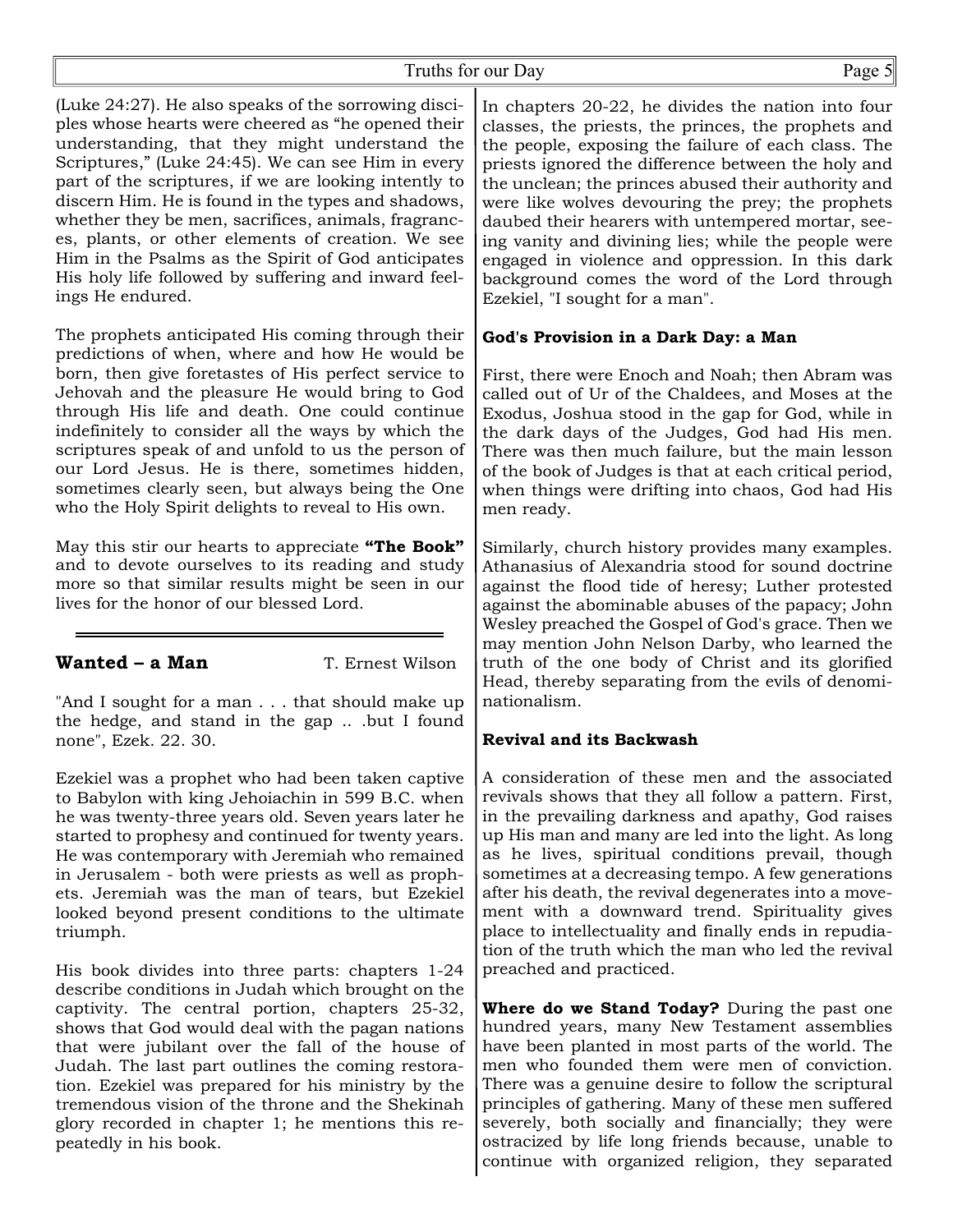from it. But today, many of their children and grandchildren think differently. We have arrived at the third generation, in which some have slipped right back to what their fathers had left. It is regarded as intolerant bigotry to expose or criticize either popery or clerisy. History is surely repeating itself.

Among assemblies, admittedly, there is much weakness and failure. There is always the tendency to go to extremes. Some have formed sectarian circles of fellowship with centralized control. Others are in the process of breaking down all hedges, allowing no line of demarcation between inside and outside. The two extremes are mutually antagonistic and have little or no fellowship with each other.

But there is a path of balanced truth. The New Testament autonomous assembly still functions, and we believe it will until the end. But a lot depends on the leaders. Where we have men of spirituality and conviction, who hold the truth in love, and who refuse to be swayed by current superficial propaganda, we have the basis for spiritual progress. But where these are lacking, there is nothing to stem the tide of decay. Where are the men to stand in the gap? Will you be one?

#### **"The Gentleness of Christ"**

John 21: 15-22 anonymous

This is a very touching narrative, and comes closely home to our hearts. There is a background to this lakeside picture which heightens the moral beauty of the scene.

The upper room at the last supper, where the self-confidence of the apostle vaunted itself in a boastfulness and a depreciation of others by his saying, "Although all shall be offended, yet will not I. If I should die with thee, I will not deny thee in any wise," throws into relief the deep probing questions of the morning by the lake. The crowded hall of the high priest's house at night with its fire of coals, its weakness and threefold denial, contrast vividly with the quiet lake-side and the threefold confession of loving attachment to his Master.

But one great Figure is the same; one strong tender Heart is common to both pictures; through all the lights and shadows of the terrible tragedy of that dark night in which He was betrayed by one, denied by another, and forsaken by all, the atmosphere of the gentleness of Christ pervades the whole. To Judas the traitor, the reproof and dismissal from the apostolate are given in such gentle terms that none at the table knew for what intent He spake; to Peter, ignorant of his own weakness and boastful of his ability, "Simon, Simon, I have prayed for thee that thy faith fail not, and when thou art converted (or, restored), strengthen thy brethren," is the utterance of the Lord who knew him fully.

At the high priest's house, when the recreant apostle has thrice denied with oaths and curses that he ever knew his Master, then the Lord turned and looked upon Peter. No upbraiding, no reproaches, no scathing denunciation, but a look, one well believes, of such infinite pity and sorrow for His poor, cravenhearted follower, that Peter went out and wept bitterly. Who amongst the followers of the Lord Jesus does not know something of this — the gentleness of Christ?

Now, on this calm, peaceful morning, the same holy Master awaits His follower, and, thoroughly dealing with him, restores and reinstates him to office.

But note the gentleness of the Lord as He trusts the restored man again, and entrusts to him a yet greater share of His interests. This gentleness made Peter great, and in after days we find. this apostle teaching the lessons learnt that day. Cf. 1 Peter 2: 21; 1 Peter 5: 2 4.

It is interesting to observe that the inquiry of the Lord is not "Lovest thou My sheep?" but "Lovest thou ME?" Then, "Feed my lambs"; "Shepherd my sheep," "Feed my sheep" incidentally reminding us that no amount of affection for the sheep will guarantee sufficient impetus to maintain a course of unwearied service to them. The people of the Lord are sometimes difficult to get on with; they have moods and opinions and are sometimes apt to be very trying; likewise the pastors or shepherds, being human, may magnify themselves and not their office, or cease to be ensamples to the flock of God, and so the relationship fails of its divine intention.

But the Unchanging One to Whom Peter realized his eternal indebtedness, Whose love had entirely won him, Whose gentleness had made him great, with unerring wisdom touches the vital question of all true service, whether towards the people of God or to sinners needing salvation, "Lovest thou Me?" thus presenting Himself as the sole object for the heart of the servant, and the sufficient motive for the most arduous, unwearied, patient, willing service to man.

One further thing calls for notice in this incident, namely, no sooner is Peter restored and reinstated